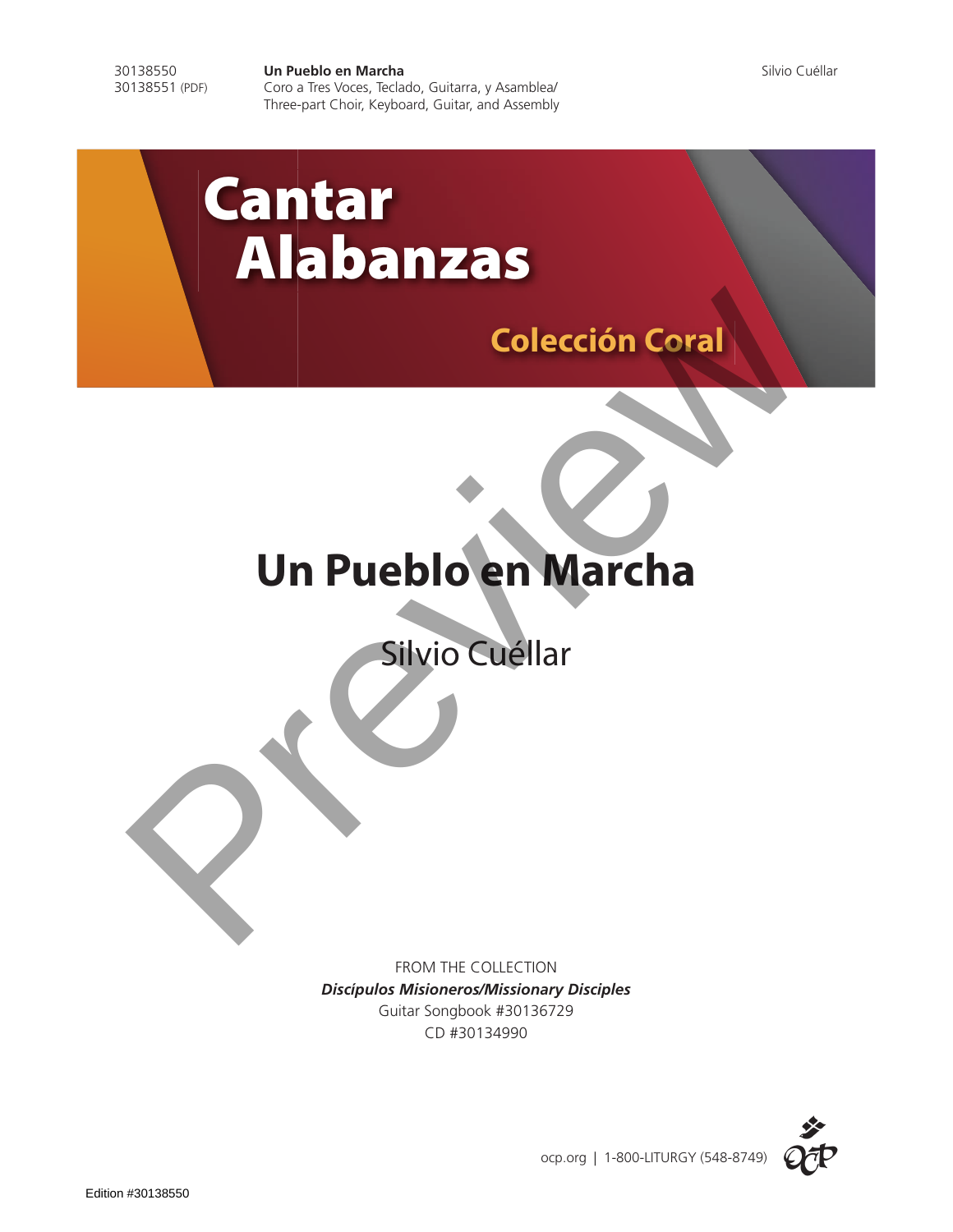Silvio Cuéllar Keyboard acc. by Scott Soper



© 2015, 2017, Silvio Cuéllar. Published by OCP, 5536 NE Hassalo, Portland, OR 97213. All rights reserved.

Edition 30138550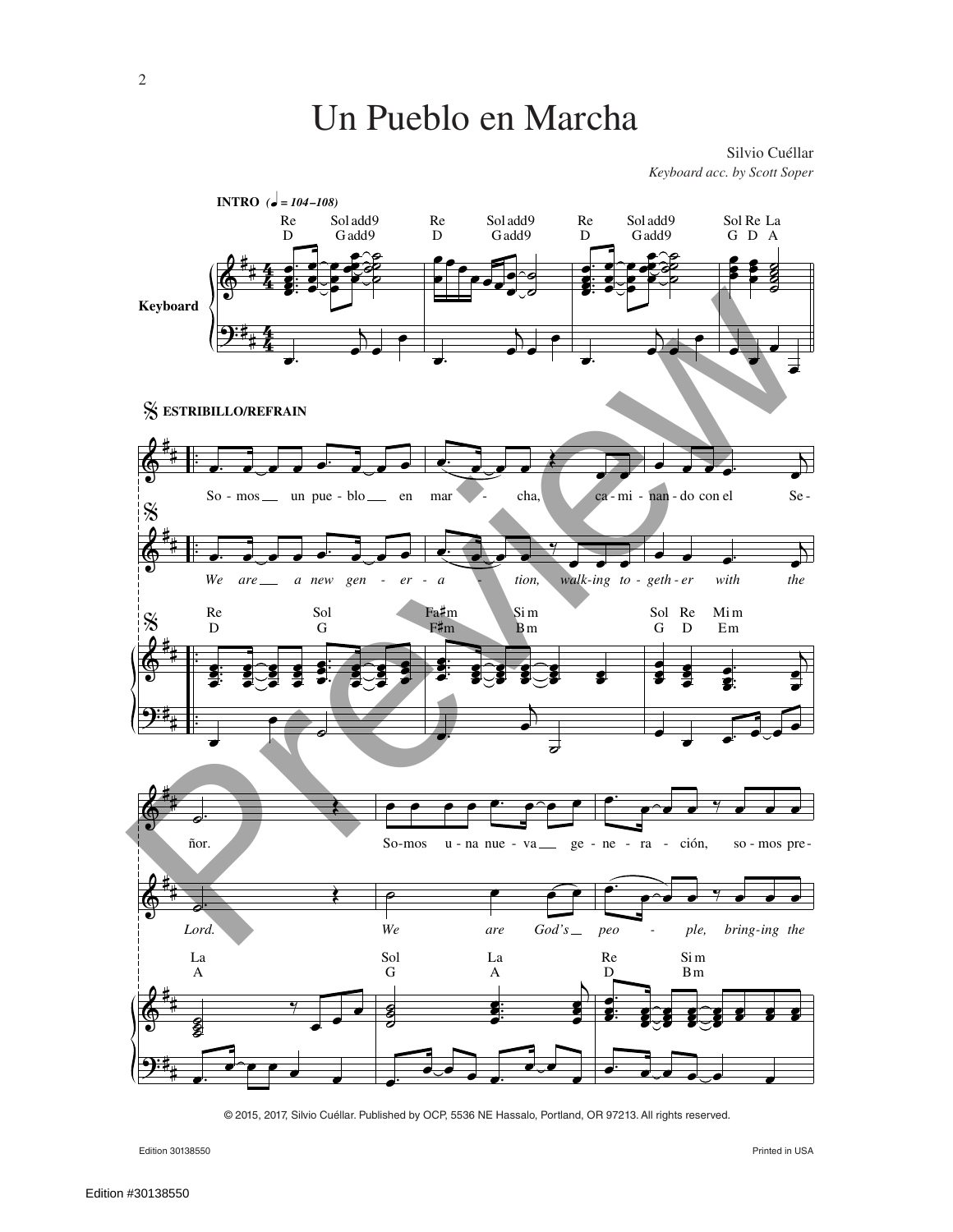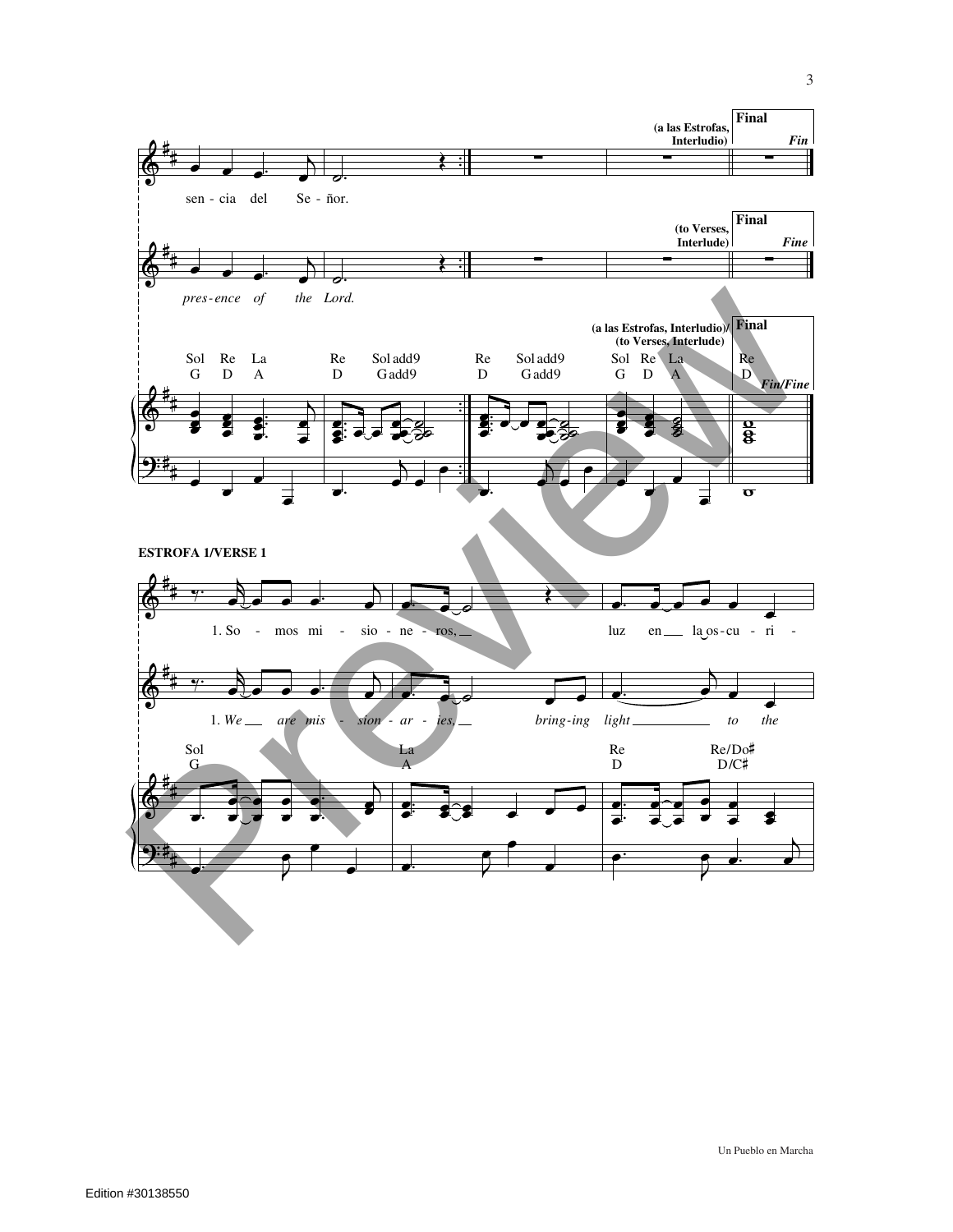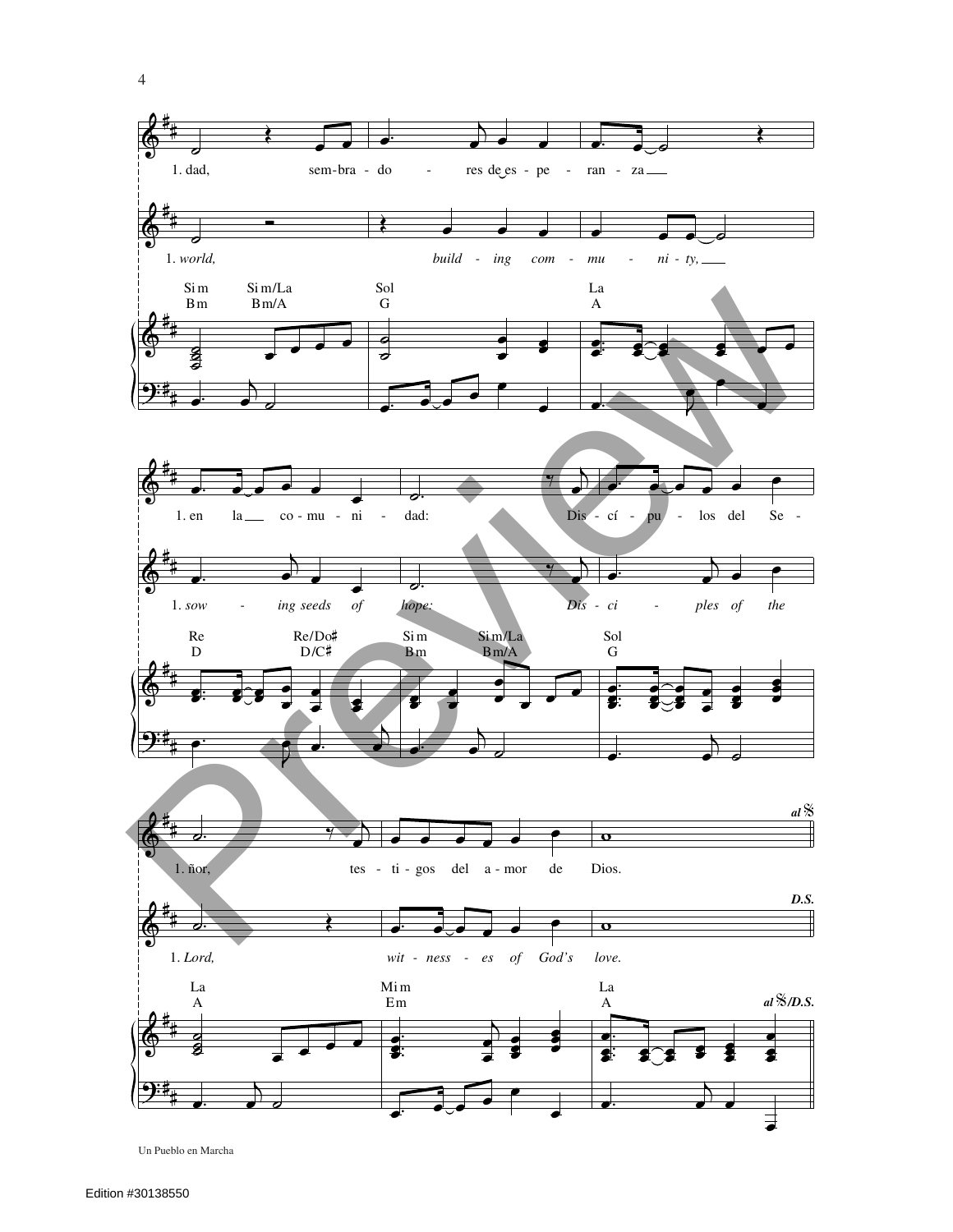### **ESTROFA 2/VERSE 2**



Un Pueblo en Marcha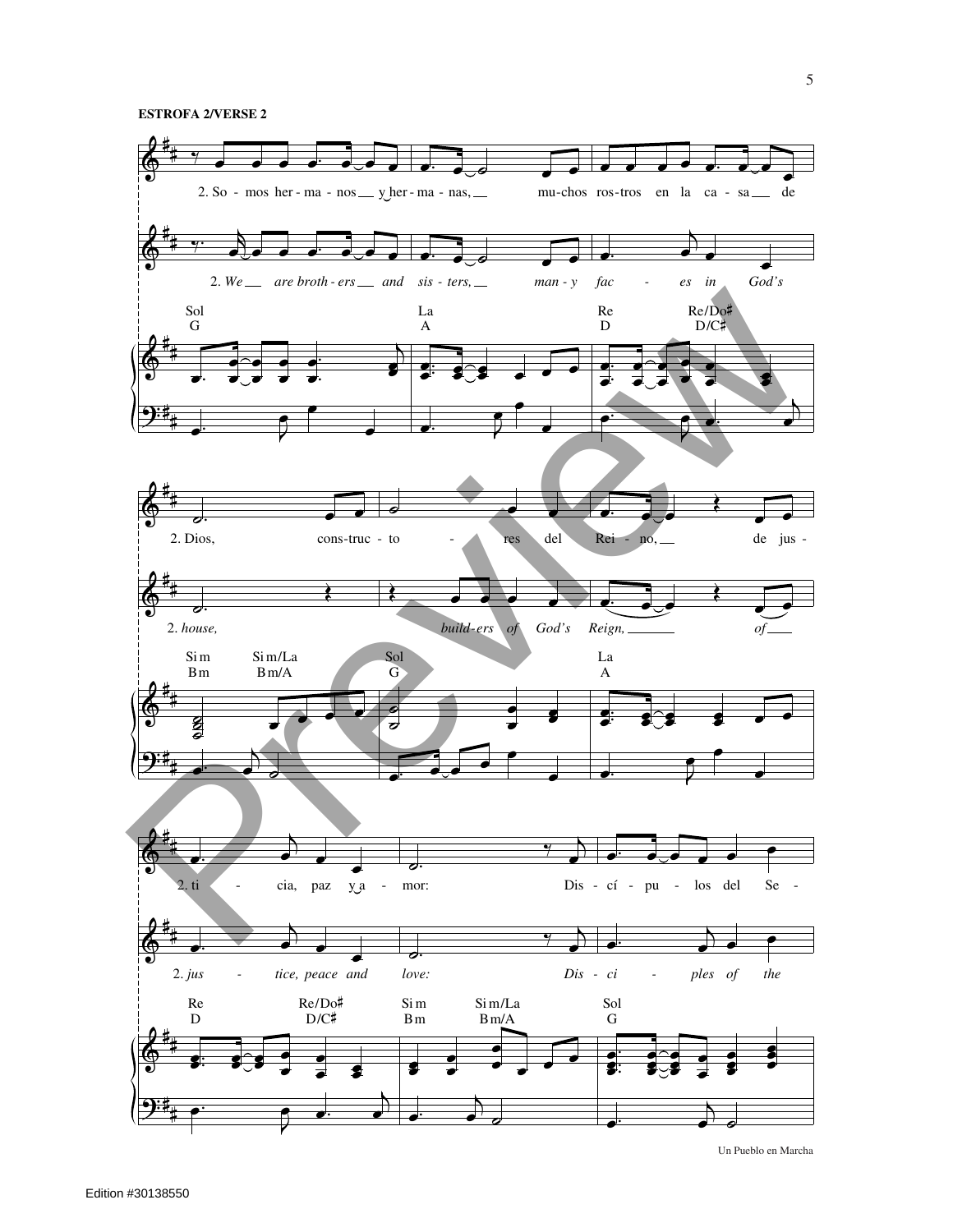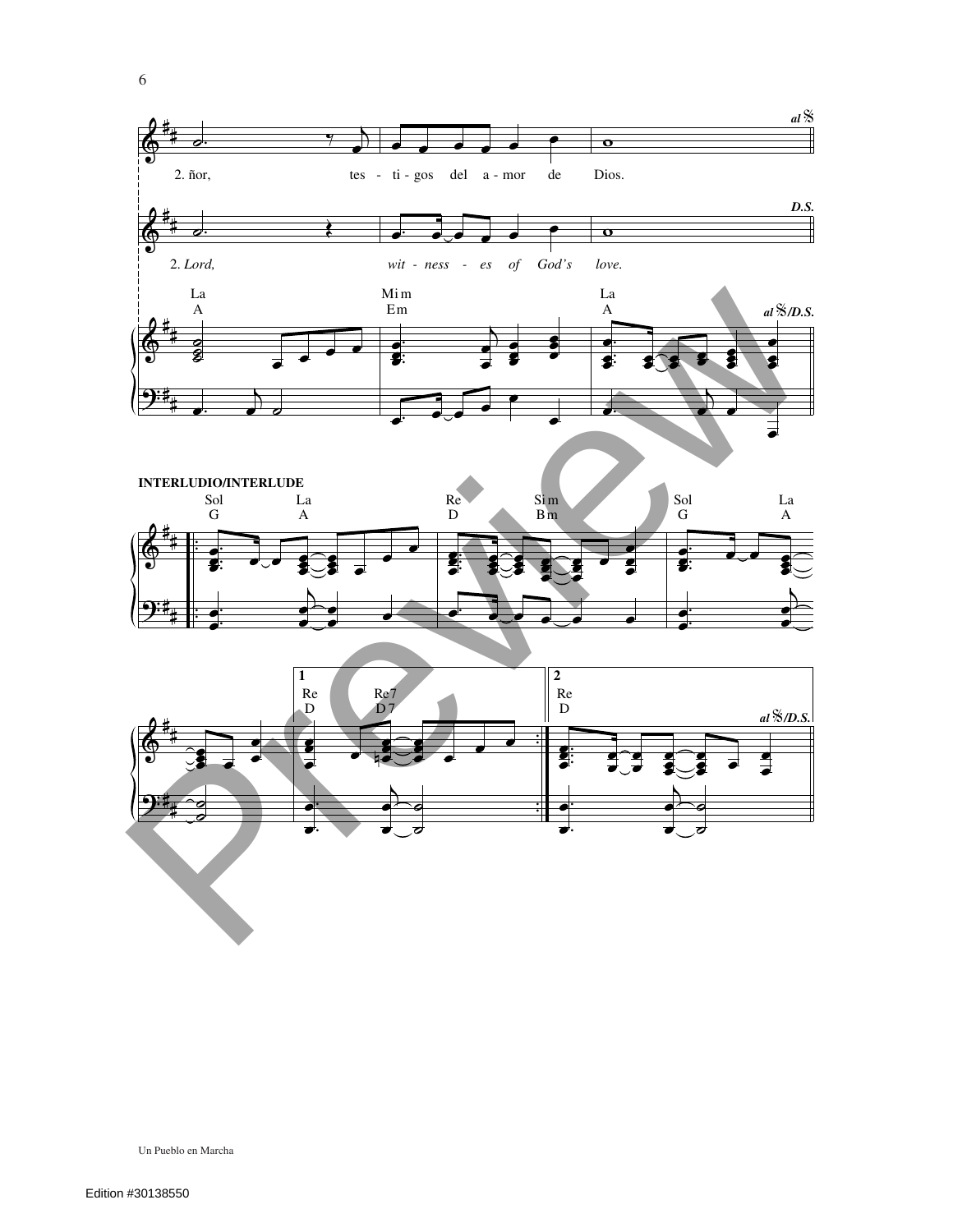## Composer Notes

"Un Pueblo en Marcha" fue escrita para el V Encuentro Nacional de Pastoral Hispana/Latina, un proceso de reflexión, consulta y evangelización de cuatro años con el fin de fortalecer el liderazgo católico hispano latino en todas las comunidades de los Estados Unidos.

Este canto busca ser un encuentro de dos culturas y una fusión de ritmos americanos y latinos. Incorpora temas de Encuentros pasados y el llamado del Papa Francisco de ser discípulos misioneros, testigos del amor de Dios.

Se puede utilizar como canto de entrada o salida en español, inglés y bilingüe. También funciona muy bien para iniciar juntas, oración y retiros.

*"Un Pueblo en Marcha" was written for the V National Encuentro of Hispanic/Latino Ministry, a 4-year process of reflection, consultation, and evangelization; aimed at building up Hispanic pastoral ministers in communities across the US.*

*This song seeks to be an encounter of two cultures and a fusion of American and Latin rhythms. It incorporates themes from past* Encuentros *and the call of Pope Francis to be missionary disciples, witnesses of God's love.* **Se puede utilizar como canto de entrada o salida en español, inglés y bilingüe. También funciona muy bien para iniciar juntas, orieción y retiros.**<br>
"Un Pueblo en Marcha" was written for the V National Encuentro of Hispan

*It can be used as an English, Spanish or bilingual opening song. It is also appropriate for use during of prayer gatherings, meetings, and retreats.*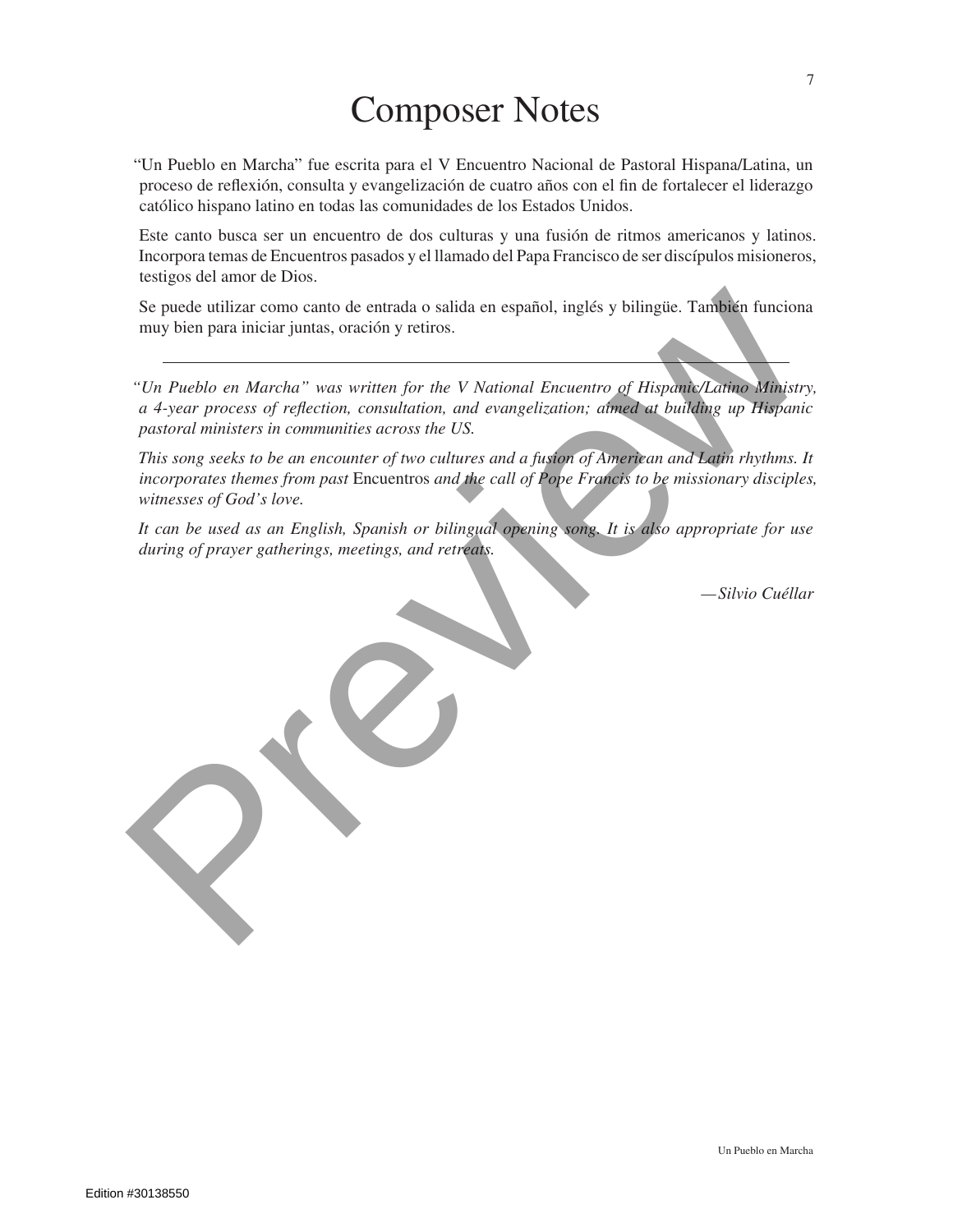*(Guitar/Vocal)*

Silvio Cuéllar



© 2015, Silvio Cuéllar. Published by OCP, 5536 NE Hassalo, Portland, OR 97213. All rights reserved.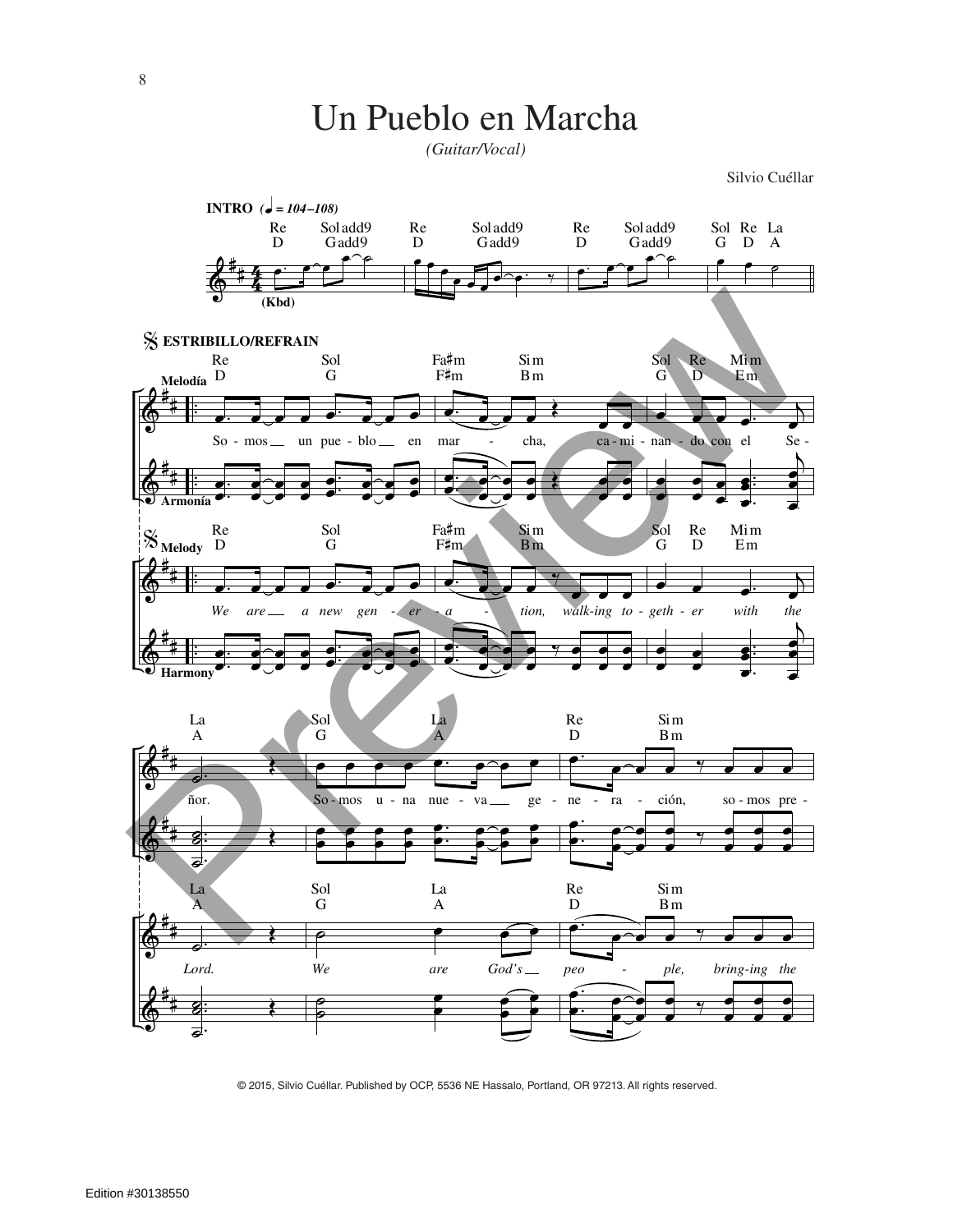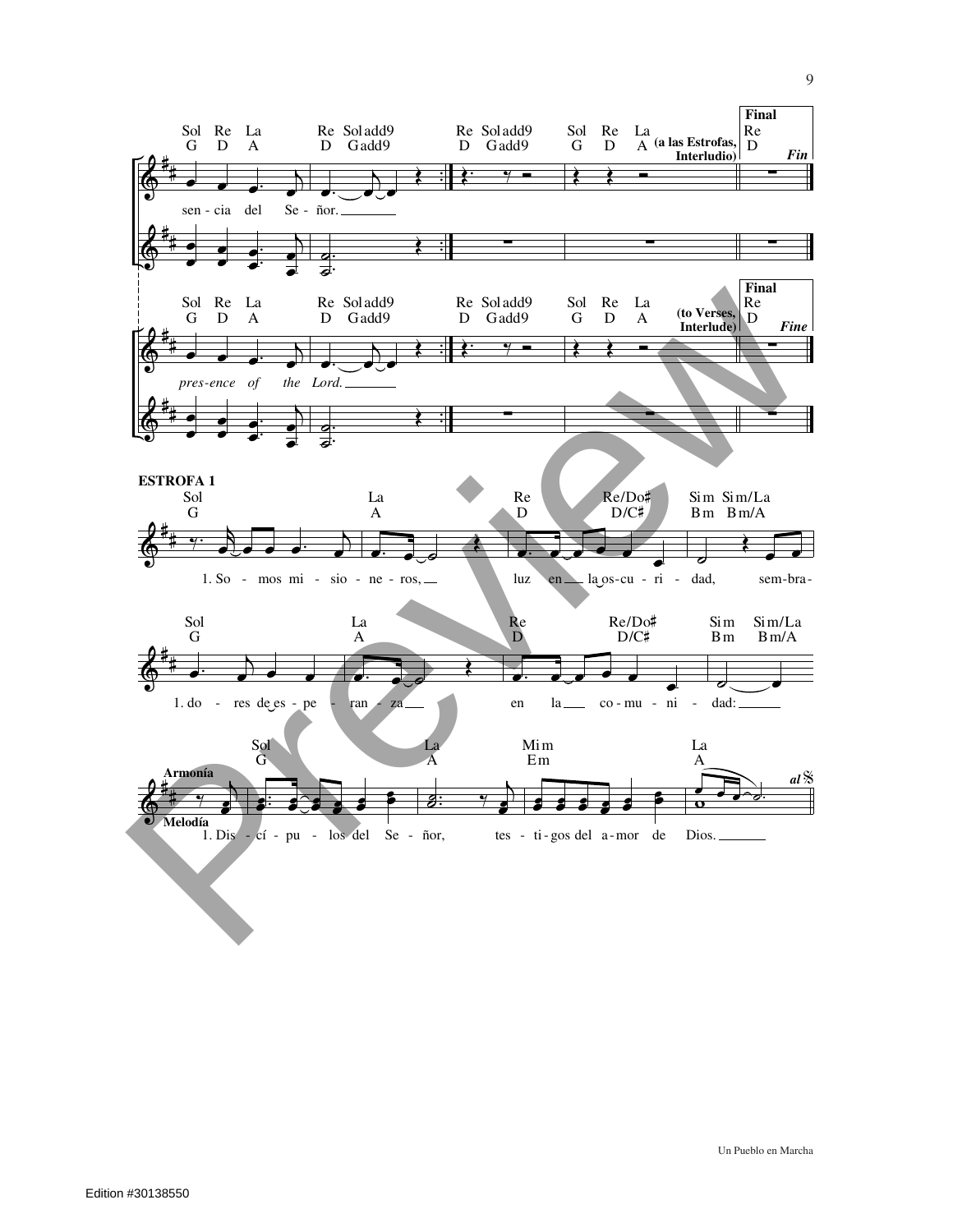



Re/Do#

 $\mathrm{D/C} \sharp$ 

 $\sin$ 

 $Bm$ 

Re

 $\overline{D}$ 

Un Pueblo en Marcha

**Melody** 

 $1. Dis - ci - ples of the$ 

Lord,

wit-ness - es of God's love.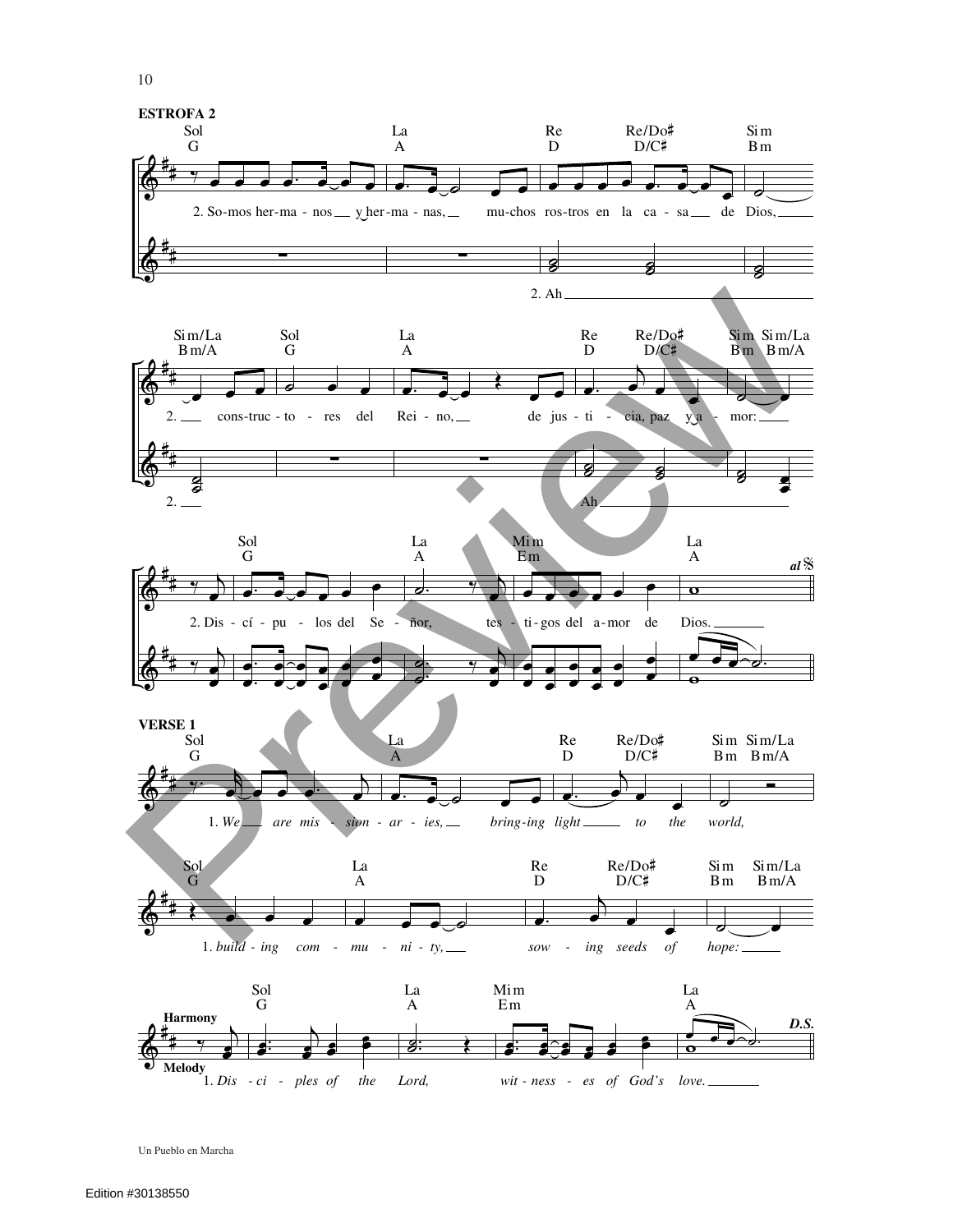